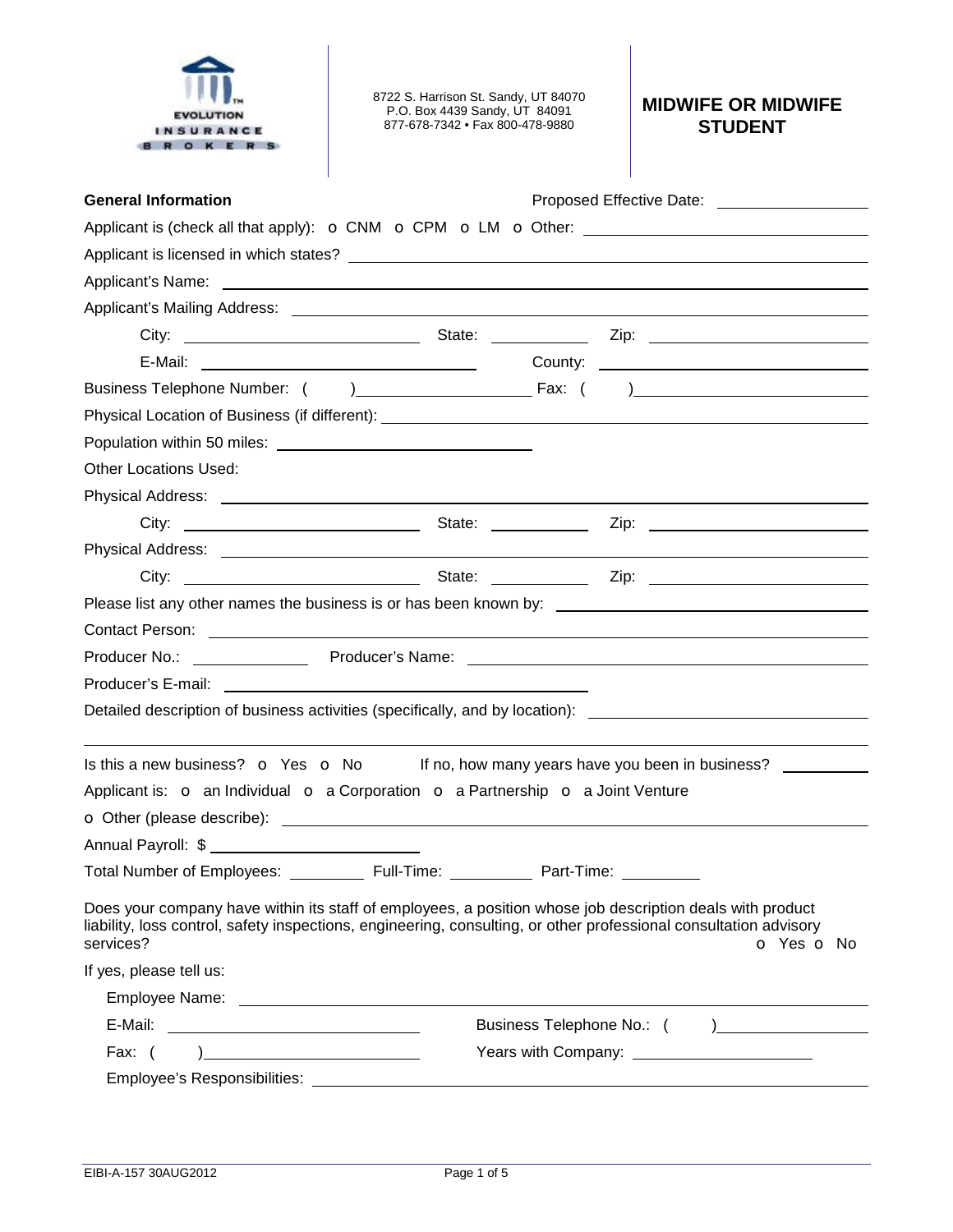# **1. Insurance History**

Who is your current insurance carrier (or your last if no current provider)? Provide name(s) for all insurance companies that have provided Applicant insurance for the last three years:

|                                                                                                                                   |             | Coverage: | Coverage:                                                                                                                                                                                                                      | Coverage:                                                                                                                                                                                                                                                                                                         |  |
|-----------------------------------------------------------------------------------------------------------------------------------|-------------|-----------|--------------------------------------------------------------------------------------------------------------------------------------------------------------------------------------------------------------------------------|-------------------------------------------------------------------------------------------------------------------------------------------------------------------------------------------------------------------------------------------------------------------------------------------------------------------|--|
| <b>Company Name</b>                                                                                                               |             |           |                                                                                                                                                                                                                                |                                                                                                                                                                                                                                                                                                                   |  |
| <b>Expiration Date</b>                                                                                                            |             |           |                                                                                                                                                                                                                                |                                                                                                                                                                                                                                                                                                                   |  |
| Annual Premium                                                                                                                    |             | \$        | $\overline{\mathcal{S}}$                                                                                                                                                                                                       | \$                                                                                                                                                                                                                                                                                                                |  |
| <b>Coverage Limits</b>                                                                                                            |             |           |                                                                                                                                                                                                                                |                                                                                                                                                                                                                                                                                                                   |  |
| If you carry malpractice insurance, where does it cover your work?                                                                |             |           | o Home Births o Hospital o Clinics                                                                                                                                                                                             |                                                                                                                                                                                                                                                                                                                   |  |
|                                                                                                                                   |             |           | Has the Applicant or any predecessor or related person or entity ever had a claim?                                                                                                                                             | o Yes o No                                                                                                                                                                                                                                                                                                        |  |
| Attach a complete five year Claims and Loss History including details.                                                            |             |           |                                                                                                                                                                                                                                |                                                                                                                                                                                                                                                                                                                   |  |
|                                                                                                                                   |             |           | Has the Applicant, or anyone on the Applicant's behalf, attempted to place this risk in standard markets?                                                                                                                      |                                                                                                                                                                                                                                                                                                                   |  |
|                                                                                                                                   |             |           |                                                                                                                                                                                                                                | <b>o</b> Yes <b>o</b> No                                                                                                                                                                                                                                                                                          |  |
|                                                                                                                                   |             |           | If the standard markets are declining placement, please explain why: __________________                                                                                                                                        |                                                                                                                                                                                                                                                                                                                   |  |
|                                                                                                                                   |             |           |                                                                                                                                                                                                                                |                                                                                                                                                                                                                                                                                                                   |  |
| 2.<br><b>Desired Insurance</b>                                                                                                    |             |           |                                                                                                                                                                                                                                |                                                                                                                                                                                                                                                                                                                   |  |
| <b>Limit of Liability:</b>                                                                                                        | $\circ$     |           | \$100,000 per accident / \$300,000 aggregate                                                                                                                                                                                   |                                                                                                                                                                                                                                                                                                                   |  |
|                                                                                                                                   | $\circ$     |           | \$200,000 per accident / \$300,000 aggregate                                                                                                                                                                                   |                                                                                                                                                                                                                                                                                                                   |  |
|                                                                                                                                   | $\mathbf o$ |           | \$250,000 per accident / \$500,000 aggregate                                                                                                                                                                                   |                                                                                                                                                                                                                                                                                                                   |  |
|                                                                                                                                   | O           |           | \$250,000 per accident / \$1,000,000 aggregate                                                                                                                                                                                 |                                                                                                                                                                                                                                                                                                                   |  |
|                                                                                                                                   | $\circ$     |           | Other: when the contract of the contract of the contract of the contract of the contract of the contract of the contract of the contract of the contract of the contract of the contract of the contract of the contract of th |                                                                                                                                                                                                                                                                                                                   |  |
|                                                                                                                                   |             |           |                                                                                                                                                                                                                                |                                                                                                                                                                                                                                                                                                                   |  |
|                                                                                                                                   |             |           | <b>Self-Insured Retention (SIR):</b> $\circ$ \$1,000 (Minimum) $\circ$ \$1,500 $\circ$ \$2,500 $\circ$ \$5,000 $\circ$ \$10,000                                                                                                |                                                                                                                                                                                                                                                                                                                   |  |
| <b>Business Activities</b><br>3.                                                                                                  |             |           |                                                                                                                                                                                                                                |                                                                                                                                                                                                                                                                                                                   |  |
| A. Annual Gross Income: \$                                                                                                        |             |           |                                                                                                                                                                                                                                |                                                                                                                                                                                                                                                                                                                   |  |
| <b>B.</b> Professional Designation                                                                                                |             |           |                                                                                                                                                                                                                                |                                                                                                                                                                                                                                                                                                                   |  |
|                                                                                                                                   |             |           |                                                                                                                                                                                                                                | O First Year Graduate Registered Nurse (RN) O Licensed Practical Nurse (LPN) O Licensed Vocational                                                                                                                                                                                                                |  |
| Nurse (LVN) <b>OAides O</b> Assistants                                                                                            |             |           |                                                                                                                                                                                                                                |                                                                                                                                                                                                                                                                                                                   |  |
|                                                                                                                                   |             |           | <b>o</b> RN <b>o</b> Clinical Nurse Specialist (CNS) (without prescriptive or medical diagnostic authority)                                                                                                                    |                                                                                                                                                                                                                                                                                                                   |  |
| <b>O</b> Nurse Practitioner (NP)<br>O CNS (with prescriptive or medical diagnostic authority)                                     |             |           |                                                                                                                                                                                                                                |                                                                                                                                                                                                                                                                                                                   |  |
|                                                                                                                                   |             |           | o Home Health Care, o Hospice, o Hospital, o Long Term Care, o Maternal & Child, o Medical -<br>o Pediatric, o Primary Care, o Psychiatric, o Urgent Care, o Women's Healthcare                                                | o Adult, o Behavioral/Mental Health, o Community Health, o Cosmetic Procedures, o Critical Care/ICU<br>o Critical Care, o Emergency Room, o Family Practice, o Family Planning, o Gerontology, o Gynecology,<br>Surgical o Midwifery, o Neonatology, o Nursing Home, o Obstetrics Labor and Delivery, o Oncology, |  |
| C. Average/est. # of patient visits per week: ___________________<br>D. Average.est. # of hours worked per week: ________________ |             |           |                                                                                                                                                                                                                                |                                                                                                                                                                                                                                                                                                                   |  |
|                                                                                                                                   |             |           | State license/certification: Primary state: __________Lic.# ____________________                                                                                                                                               |                                                                                                                                                                                                                                                                                                                   |  |
|                                                                                                                                   |             |           |                                                                                                                                                                                                                                |                                                                                                                                                                                                                                                                                                                   |  |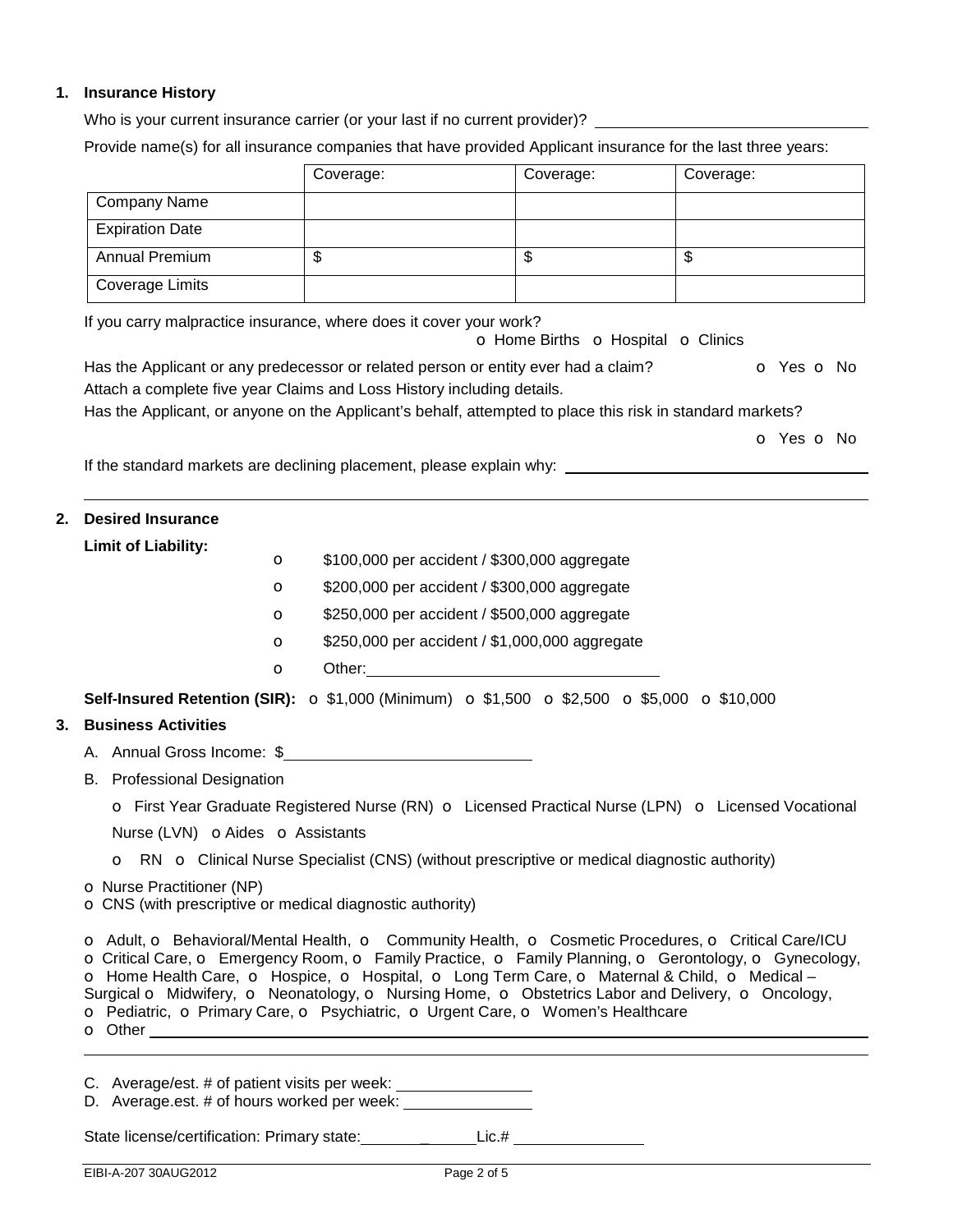|    |    | Other States Licensed:                                            |                              |           |            |  |
|----|----|-------------------------------------------------------------------|------------------------------|-----------|------------|--|
|    |    |                                                                   | List states, number and date |           |            |  |
|    |    | <b>DEA Number:</b>                                                |                              |           |            |  |
|    |    | E. Person providing accounting and tax services:                  |                              |           |            |  |
|    |    | a. Name:                                                          |                              |           |            |  |
|    |    | b. Address:                                                       |                              |           |            |  |
| F. |    | Are you seeking:                                                  |                              |           |            |  |
|    |    | a. Insurance to cover work done exclusively by you?               |                              |           | o Yes o No |  |
|    | b. | Insurance to cover work done by others under your direction?      |                              |           | o Yes o No |  |
|    |    | c. Insurance to cover the actions of individuals on your payroll? |                              |           | o Yes o No |  |
|    |    | G. Employee breakdown—please enter the number of:                 |                              |           |            |  |
|    |    |                                                                   |                              | Full-Time | Part-Time  |  |

|                                     | Full-Time | Part-Time |
|-------------------------------------|-----------|-----------|
| Operational Staff                   |           |           |
| Non-Operational employees (drivers, |           |           |
| collectors, supervisors, etc.)      |           |           |

H. Describe in detail the regular operations and services you provide:

I. Provide names of any partners or principal owners involved in the business:

|    |    | <b>TITLE</b>                           | <b>NAME</b>                                                                      | <b>YEARS WITH</b><br><b>THE BUSINESS</b> | <b>YEARS OF</b><br><b>EXPERIENCE</b> |  |
|----|----|----------------------------------------|----------------------------------------------------------------------------------|------------------------------------------|--------------------------------------|--|
|    |    |                                        |                                                                                  |                                          |                                      |  |
|    |    |                                        |                                                                                  |                                          |                                      |  |
|    |    |                                        |                                                                                  |                                          |                                      |  |
|    |    |                                        |                                                                                  |                                          |                                      |  |
|    |    |                                        |                                                                                  |                                          |                                      |  |
| J. |    |                                        | If licensed, do you have admitting privileges of your own at any hospital(s)?    |                                          | o Yes o No                           |  |
| K. |    |                                        |                                                                                  |                                          |                                      |  |
| L. |    |                                        | Have you ever applied for admitting privileges and been turned down?             |                                          | o Yes o No                           |  |
| М. |    | Please attach a copy of risk criteria. |                                                                                  |                                          |                                      |  |
| N. |    |                                        | If you attend home births, please list the following:                            |                                          |                                      |  |
|    | a. |                                        | Supplies and equipment you take to home births: ________________________________ |                                          |                                      |  |
|    | b. |                                        |                                                                                  |                                          |                                      |  |
|    |    |                                        |                                                                                  |                                          |                                      |  |
| O. |    |                                        |                                                                                  |                                          |                                      |  |
|    |    |                                        |                                                                                  |                                          |                                      |  |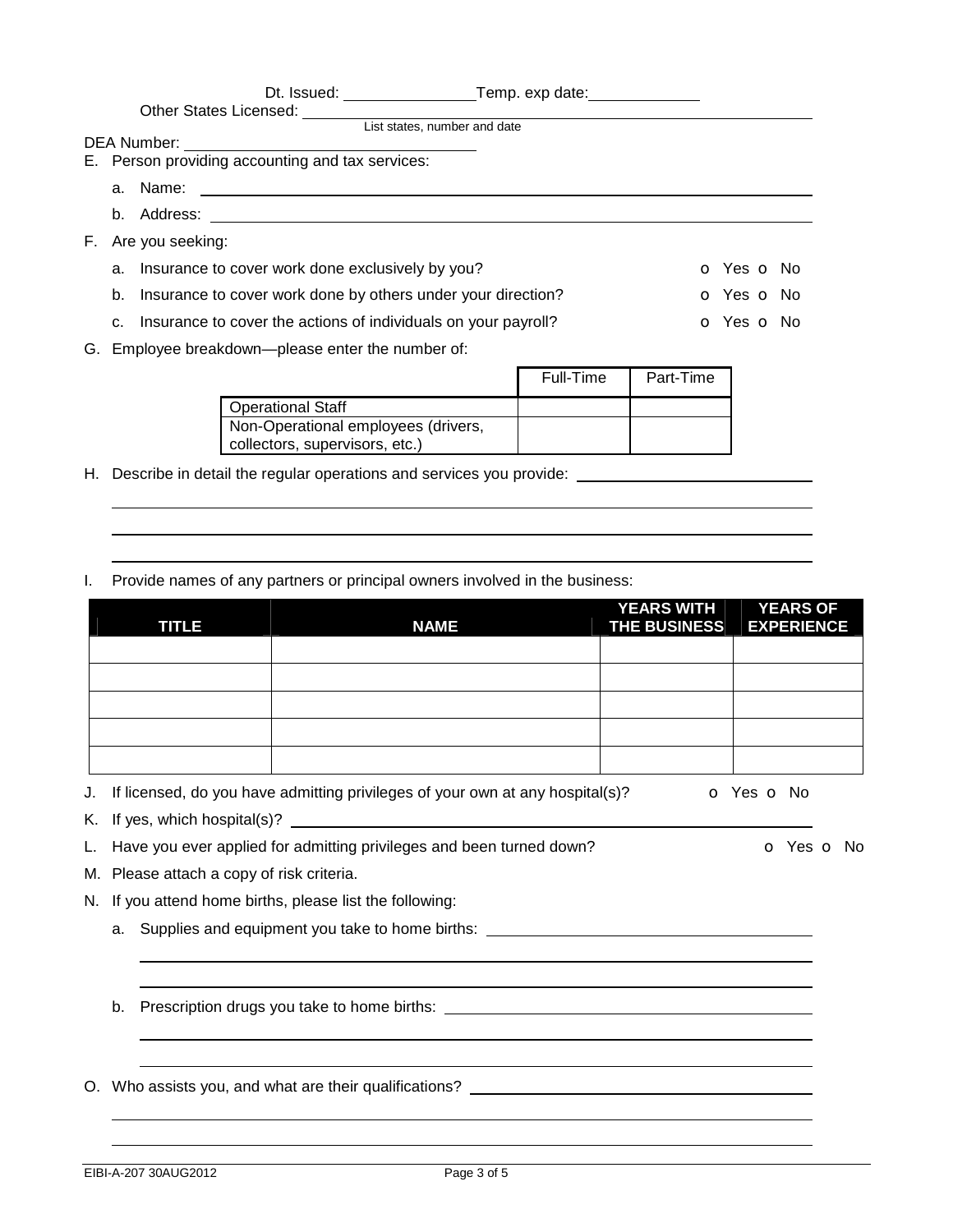- P. Do you have transfer agreements with any hospitals? The Contract of Contract Contract Contract October 100 Yes of No If yes, please identify:
- Q. Number of births during the past 12 months:

| <b>BIRTHING</b><br><b>CENTERS</b> | <b>HOMES</b> | <b>HOSPITALS</b> |
|-----------------------------------|--------------|------------------|
|                                   |              |                  |

R. Number of births estimated for the next 12 months:

| <b>BIRTHING</b><br><b>CENTERS</b> | <b>HOMES</b> | <b>HOSPITALS</b> |
|-----------------------------------|--------------|------------------|
|                                   |              |                  |

## S. Number of births during the past six years:

|                               | <b>YEAR</b> | <b>BIRTHING CENTERS</b>                     | <b>HOMES</b> | <b>HOSPITALS</b> |            |
|-------------------------------|-------------|---------------------------------------------|--------------|------------------|------------|
|                               | 20          |                                             |              |                  |            |
|                               | 20          |                                             |              |                  |            |
|                               | 20          |                                             |              |                  |            |
|                               | 20          |                                             |              |                  |            |
|                               | 20          |                                             |              |                  |            |
|                               | 20          |                                             |              |                  |            |
|                               |             | T. Do you work under physician supervision? |              |                  | o Yes o No |
|                               |             | U. Do you have a physician write orders?    |              | o Yes o No       |            |
|                               |             | V. Do you have prescriptive privileges?     |              | O Yes O No       |            |
| W. Do you supervise students? |             |                                             |              |                  | o Yes o No |
|                               |             |                                             |              |                  |            |

### **4. Medical Training/Education**

#### Please include a current copy of your curriculum vitae (CV) and a copy of your practitioner/associate certificate.

Attaching a CV does not preclude the need to fully complete this application.

| Institution/Program: |                              |            |                 |                 |
|----------------------|------------------------------|------------|-----------------|-----------------|
|                      | NAME OF INSTITUTION          | CITY/STATE | <b>COUNTRY</b>  |                 |
|                      |                              |            | From:           | To:             |
|                      | DEGREE /CERTIFICATION        |            | <b>MONTH/YR</b> | MONTH/YR        |
| Other:               |                              |            |                 |                 |
|                      | NAME OF INSTITUTION          | CITY/STATE | <b>COUNTRY</b>  |                 |
|                      |                              |            | From:           | To:             |
|                      | <b>DEGREE /CERTIFICATION</b> |            | <b>MONTH/YR</b> | <b>MONTH/YR</b> |
|                      |                              |            |                 |                 |

## **5. Practice Information**

A. Where have you practiced your profession since completion of your formal training? (Include military or any public service organization.) **Please account for all time since training. Please explain any gaps in your education or profession practice history.** 

| Name of Employer City State From M/Yr To M/Yr |  |  |
|-----------------------------------------------|--|--|
|                                               |  |  |